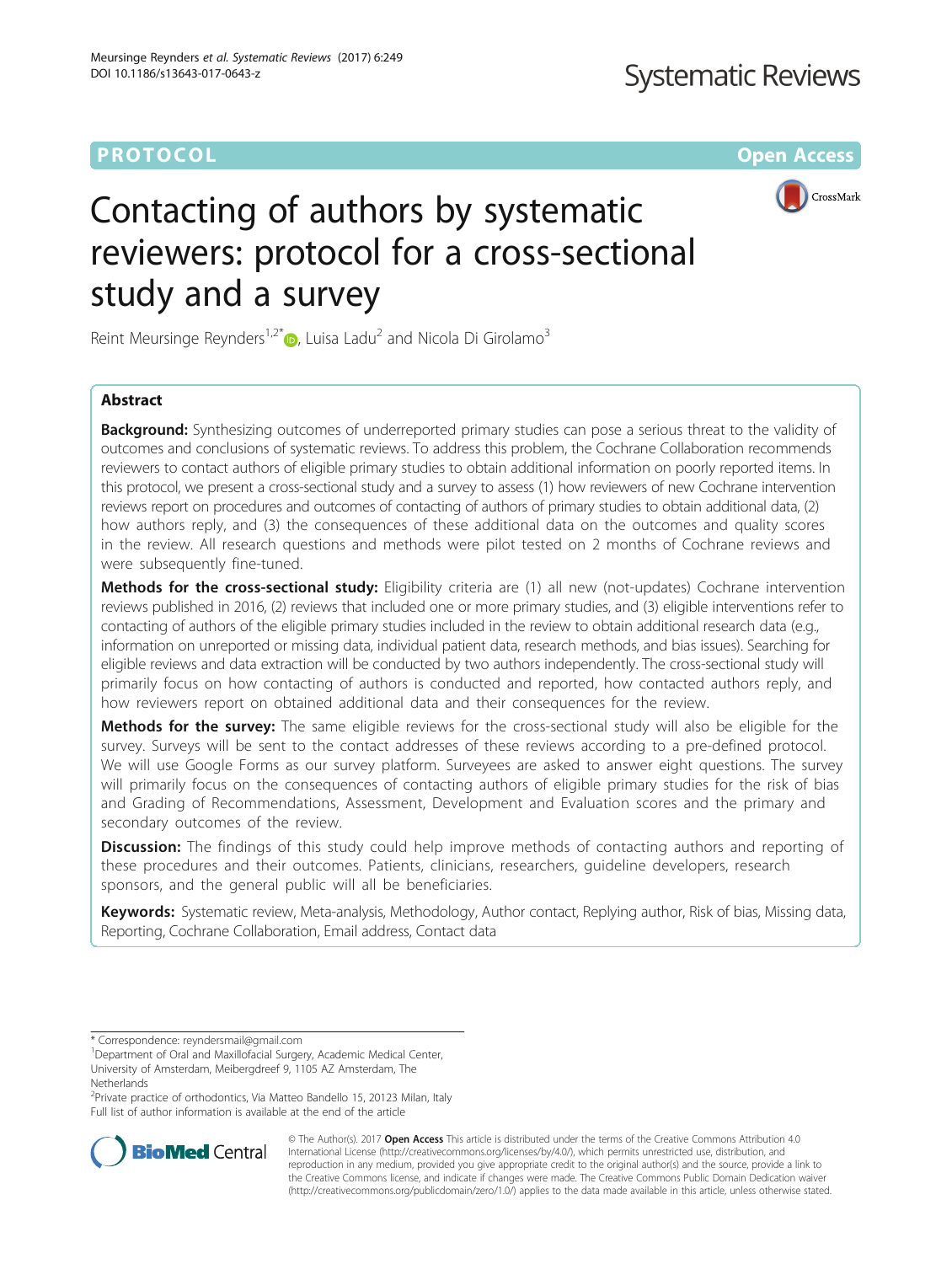## Background

Reporting in research studies is often suboptimal [\[1](#page-10-0)–[3](#page-10-0)]. Synthesizing the outcomes of poorly reported studies can pose a serious threat to the validity of systematic reviews and healthcare guidelines [[4](#page-10-0)–[7](#page-10-0)]. The Cochrane Collaboration therefore recommends reviewers to contact authors of eligible studies included in the review and to request additional information on poorly reported items in these studies [\[8](#page-10-0), [9\]](#page-10-0). In new Cochrane intervention reviews, we will quantify issues such as (1) how reviewers report on procedures and outcomes of contacting authors to obtain additional information, (2) how contacted authors reply, and (3) the consequences of the additional obtained data for the risk of bias and Grading of Recommendations, Assessment, Development and Evaluation (GRADE) scores [[10\]](#page-10-0) and for the primary and secondary outcomes of the review.

Poor reporting does not permit an adequate assessment of how a study was conducted and whether systematic error could have influenced outcomes. Various research papers have assessed these issues and have confirmed that reporting of trial findings is often incomplete and biased [[1](#page-10-0)–[3\]](#page-10-0). Adverse events are also often underreported and can lead to misconceptions on the safety of interventions [[11](#page-10-0)–[13\]](#page-10-0). Addressing incomplete reporting of primary studies is particularly important for systematic reviews, because reporting issues can influence the conclusions of such studies [[4](#page-10-0)–[7](#page-10-0)] and could raise serious doubts whether the outcomes of a systematic review can be trusted. This is a problem for a variety of stakeholders including patients, clinicians, researchers, health care policymakers, insurance companies, pertinent healthcare industries, research sponsors, or others.

To systematically tackle inadequate reporting, the Enhancing the Quality and Transparency Of health Research (EQUATOR) Network seeks to improve reporting by promoting the wider use of key reporting standards for a variety of study designs [[14\]](#page-10-0). Although these guidelines are endorsed by many journals, improvements of reporting in research articles are still small or insufficient [\[15](#page-10-0), [16](#page-10-0)]. Contacting the original authors of a research study by systematic reviewers to obtain additional research data is another strategy for dealing with incomplete reporting [\[8, 9](#page-10-0), [17\]](#page-10-0). Such methods have provided important research data that have permitted systematic reviewers to (1) assess the eligibility of studies [\[18](#page-10-0), [19](#page-10-0)], (2) assess conflicts of interest [[20\]](#page-10-0), (3) obtain research protocols [[21\]](#page-10-0), (4) assess the study design [[19](#page-10-0)], (5) obtain information on groups of participants [\[22\]](#page-10-0), (6) obtain outcomes [[19](#page-10-0)], (7) calculate missing statistics [\[18](#page-10-0), [23](#page-10-0), [24\]](#page-10-0), (8) assess sample sizes [[25\]](#page-10-0), (9) assess information on blinding of participants and personnel [\[26\]](#page-11-0), (10) finetune risk of bias assessments [[23](#page-10-0), [24](#page-10-0)], and (11) assess the risk of selective outcome reporting [[21](#page-10-0)]. Contacting of study authors is defined as "Highly desirable" according to the Methodological standards for the conduct of new Cochrane Intervention Reviews (MECIR) [\[9](#page-10-0)]. To scrutinize this issue, we will ask a series of questions on contacting of authors in these "MECIR guided" systematic reviews such as (1) how the reviewers report on contacting of authors of eligible studies, (2) the prevalence of reviews that contacted studies, (3) the validity of author contact data, (4) how contacted authors reply, (5) how reviewers report on the obtained additional data, and (6) what the consequences of these additional data are for the risk of bias scores of the eligible primary studies and for the GRADE [\[10](#page-10-0)] scores and the primary and secondary outcomes of the review. We will also quantify the prevalence of "Unclear" risk of bias scores in the eligible studies in these new Cochrane intervention reviews, because this statistic could be an indicator of the need to contact authors of primary research studies to obtain additional information.

To assess what has been published on these issues, we conducted scoping searches in the following electronic databases: Pubmed (MEDLINE), EMBASE (Ovid), and Cochrane Central Register of Controlled Trials (CEN-TRAL) [[27\]](#page-11-0). The "Related Articles" feature in PubMed was also used to find additional studies. These procedures identified various publications on contacting of authors, but little has been published on our research questions [[17](#page-10-0), [28](#page-11-0)–[34](#page-11-0)]. For example, (1) Two papers [[17,](#page-10-0) [28\]](#page-11-0) discussed the importance of contacting authors, (2) Schroll et al. [\[29\]](#page-11-0), Selph et al. [\[30\]](#page-11-0), and Van Driel et al. [\[31](#page-11-0)] asked different research questions on contacting authors, (3) Wolfe et al. [[32](#page-11-0)] did not ask most of our questions, focused exclusively on missing drug trial data, and used different methodology, (4) Young et al. [\[33\]](#page-11-0) assessed the effects of different methods to obtain additional data, but did not ask our research questions (3), and (5) Mullan et al. [\[34\]](#page-11-0) showed that procedures and outcomes of contacting authors in top medical journals and Cochrane reviews were suboptimal but this study included only a small number of Cochrane reviews ( $n = 54$ ), assessed data of more than 10 years ago, and did not cover most of our research questions. We also conducted a cross-sectional and a survey pilot study in 2 months of Cochrane intervention reviews (July and August 2015), which (1) confirmed the importance of addressing our questions, (2) showed the need to use both a cross-sectional study and a survey to adequately address these questions, and (3) identified at least one "Unclear" risk of bias domain in most of the eligible studies of these reviews. The published evidence on the importance of obtaining additional research information from original investigators, the knowledge gaps in the literature on our research questions, and the outcomes of our pilot tests all demonstrated the need for undertaking this study.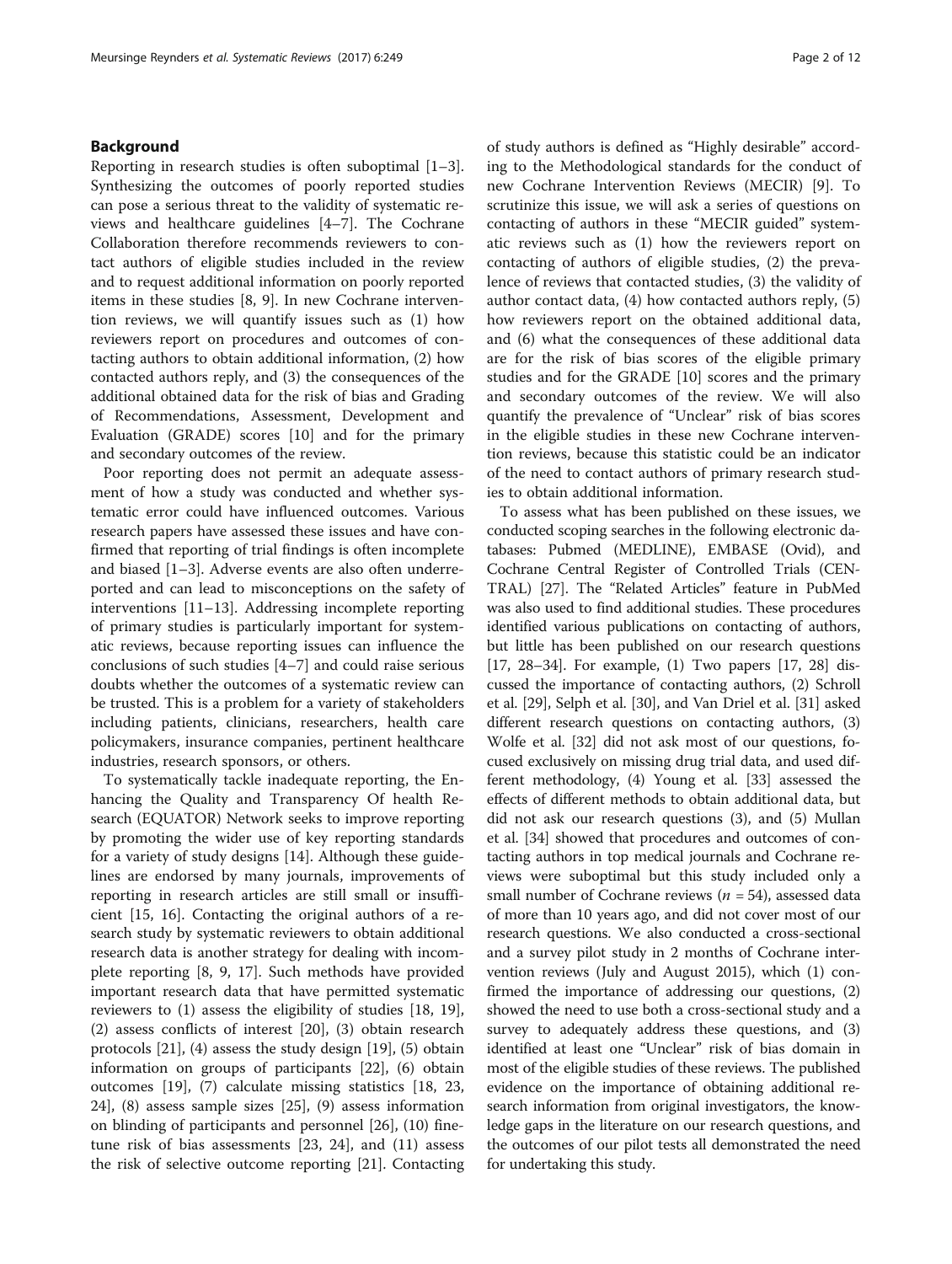## **Objectives**

#### Cross-sectional study

The main objectives for our cross-sectional study are as follows:

- To calculate the prevalence of reviews that reported that they contacted studies to obtain additional information
- To calculate the prevalence of reviews that reported the number of all contacted studies
- To calculate the prevalence of reviews that reported that all studies with at least one "Unclear" (as a result of missing or insufficient information) risk of bias score were contacted
- To calculate the prevalence of reviews that reported the number of all replying studies
- To calculate the prevalence of replying studies among the contacted studies
- To calculate the prevalence of reviews that reported what information data was (were) obtained from each of the replying studies
- To calculate the prevalence of reviews that reported the consequences of each of the obtained information data that was (were) obtained from each of the replying studies
- To calculate the prevalence of eligible primary studies with at least one domain scored as "Unclear" risk of bias

### Survey

The main objectives for our survey are as follows:

- To calculate the prevalence of reviews that contacted studies to obtain additional information
- To calculate the prevalence of reviews in which all contacted studies had valid contact data
- To quantify the consequences of contacting studies on risk of bias scores, GRADE scores [[10](#page-10-0)], and on the primary and secondary outcomes of the review

## Cross-sectional study versus the survey

The following objective was defined:

 To quantify the prevalence of reviews that reported in both the cross-sectional study and in the survey that studies were contacted to obtain additional information

### Methods

We adopted the Preferred Reporting Items for Systematic review and Meta-analysis Protocols (PRISMA-P) 2015 statement and the Strengthening the Reporting of Observational Studies in Epidemiology (STROBE) statement as the frameworks for reporting this protocol,

because these guidelines cover most of our planned methods [[14,](#page-10-0) [35](#page-11-0)–[37](#page-11-0)]. Our procedures for developing this protocol were conducted by three operators (RMR, LL, and NDG). Differences between this protocol and the final manuscript will be presented in the completed research study together with the rationale for these changes.

Figure [1](#page-3-0) summarizes the flow of the methods in this research study. We first pilot tested the following items on 2 months (July and August 2015) of eligible new Cochrane intervention reviews: (1) our research questions and eligibility criteria for the cross-sectional study, (2) the study selection and data extraction procedures for the cross-sectional study, (3) the survey questions and the pertinent contacting procedures (steps 1–3). These items were subsequently fine-tuned (step 4). Our pilot tests are summarized in Additional file [1.](#page-9-0) For step 5, we will select eligible systematic reviews in the Cochrane Database. The same selected eligible reviews will be used for both the cross-sectional study and the survey. To avoid the risk of foreknowledge of outcomes, we will complete all data extraction for the crosssectional study (step 6) prior to conducting the survey (step 7). To avoid bias during data analyses (step 8), we will use Excel files that conceal all reference to the origin of the data, i.e., files without the titles of the reviews and the names and emails of the authors. In the following sections, we will first present our methods for the crosssectional study and then our methods for the survey.

## Methods for the cross-sectional study

Eligibility criteria

Type of studies:

- Only Cochrane systematic reviews will be included. These reviews will be selected, because they are considered the reference standard for conducting and reporting such research studies [[38](#page-11-0)].
- We want to include a full year of Cochrane systematic reviews. Only Cochrane reviews published in 2016 are eligible, because this is the most current complete year.
- In 2011, Cochrane working groups started to develop the "Methodological Expectations of Cochrane Intervention Reviews (MECIR)" standards to maintain the high quality of these reviews [[9\]](#page-10-0). The MECIR standards have seen various updates, and until October 2016, they were specifically designed for new Cochrane intervention reviews and were not applicable for "updates" of Cochrane reviews [[9](#page-10-0), [39](#page-11-0)-[41](#page-11-0)]. In this study, we will only include new Cochrane intervention reviews published in 2016 and will exclude updates, because this change of the MECIR standard was relatively recent and including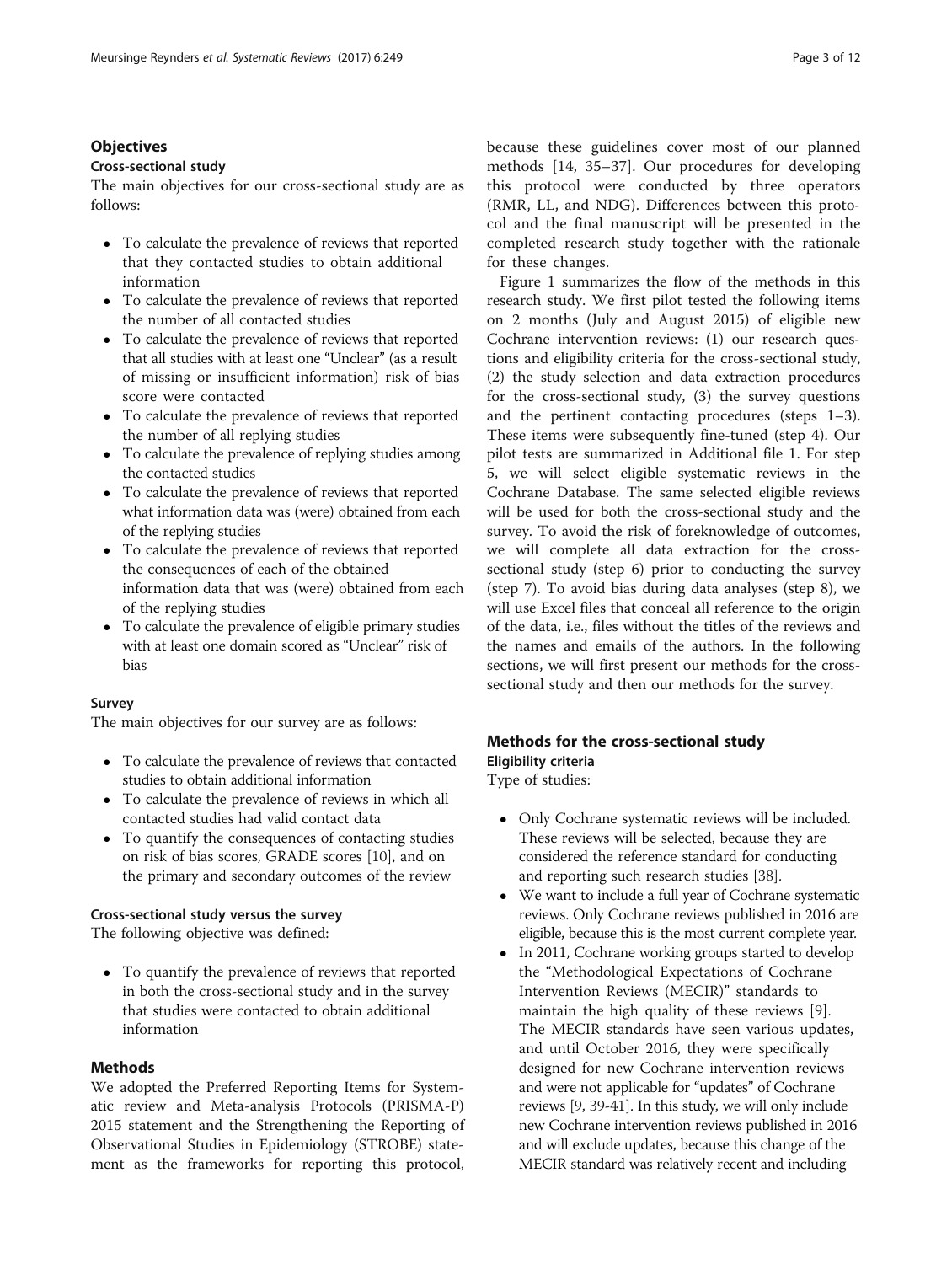<span id="page-3-0"></span>

updates of reviews published prior to October 2016 could introduce additional heterogeneity and bias.

 Manuscripts labeled in the Cochrane library as "Protocol," "Withdrawn Protocols," "Methodology," "Diagnostic," "Overview," "Prognosis," "Qualitative,"

"New search," "Update," and "Withdrawn" will be excluded. Earlier published reviews that were later split into two or more new reviews will also be excluded.

- Reviews that included one or more primary studies will be eligible. Empty reviews [\[42\]](#page-11-0), i.e., reviews that did not identify eligible studies for the research question will be excluded, because our study will focus on contacting authors of eligible studies and not on contacting authors of potentially eligible studies (see interventions).
- Eligibility criteria will not be applied for specific research designs, participants, interventions, comparators, outcomes, endpoints, or settings in the primary studies of the eligible systematic reviews.
- Since we will also quantify "Unclear" risk of bias scores in the eligible primary studies, we will exclude reviews that do not present the pertinent risk of bias tables with these scores.

# Interventions:

- Eligible interventions refer to contacting by reviewers of the authors of eligible primary studies included in the review to obtain additional research data on these studies (e.g., information on unreported or missing data, individual patient data, clarification of research methods, and bias issues).
- Non-eligible interventions are (1) contacting by reviewers of authors of primary research studies to verify their eligibility for the review, (2) contacting by reviewers of researchers or research sponsors to get information on additional unknown completed or ongoing studies, and (3) contacting by reviewers of research sponsors to obtain additional research data of the eligible primary studies. We will exclude these interventions, because it will make our crosssectional study too broad and too difficult to handle
- We expect that most of the contacting procedures are done through emails, but any method for contacting authors such as sending letters, telephoning, faxing, or visiting investigators of primary research studies will also be eligible.

## Outcomes:

 Our statistics to address our primary objectives are based on data on contacting and replying of original investigators of eligible studies. Confusion on calculating these statistics could arise when more than one author was contacted or more than once. For the interventions in this study, we will therefore use the terms "contacting studies" and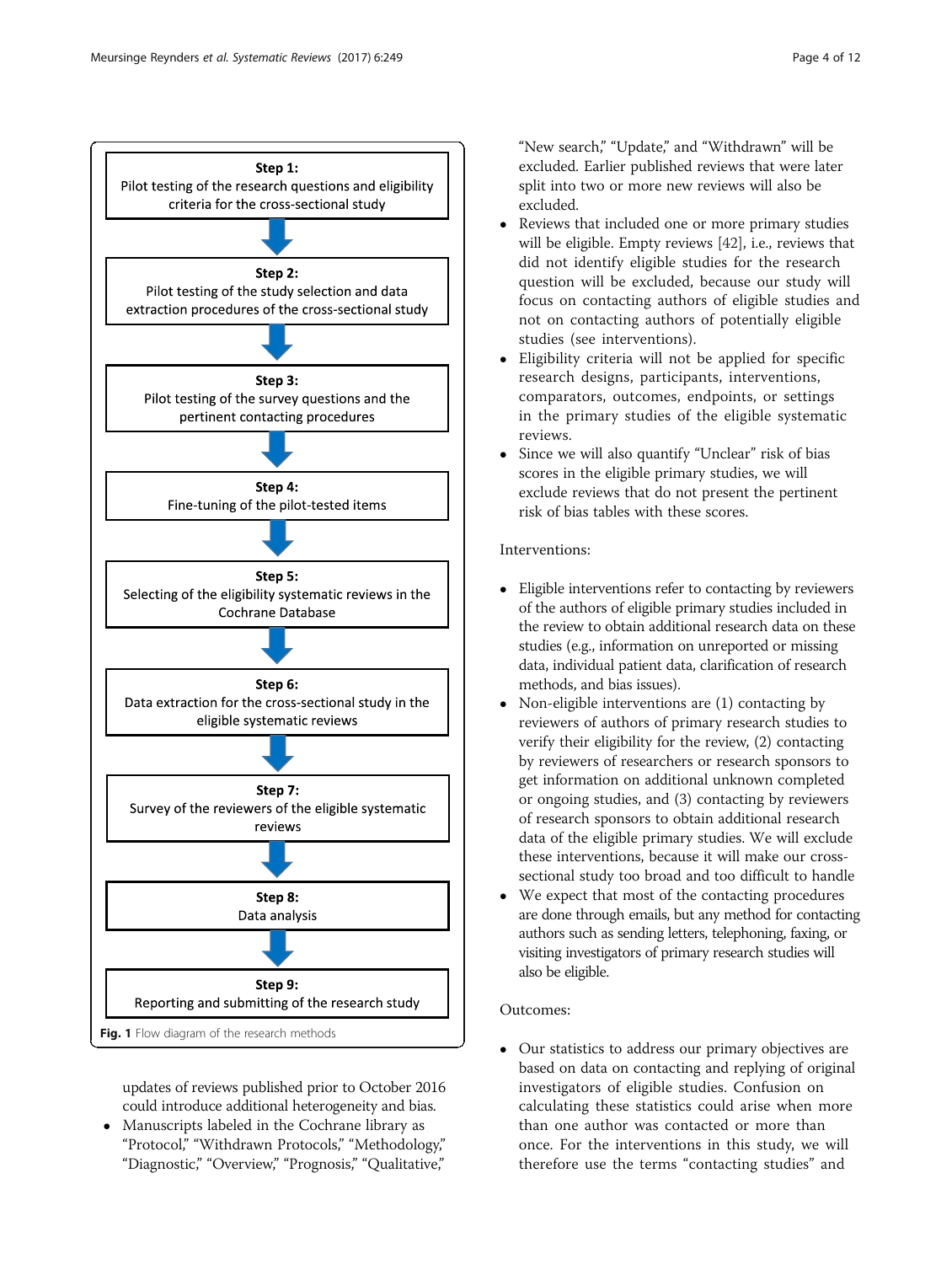# <span id="page-4-0"></span>Table 1 Questions on contacting of authors for the cross-sectional study

| Section                                                                                | Questions and answers and criteria for addressing questions                                                                                                                                                                                                                                                                                                                                                                                                                                                                                                                                     |  |  |  |  |
|----------------------------------------------------------------------------------------|-------------------------------------------------------------------------------------------------------------------------------------------------------------------------------------------------------------------------------------------------------------------------------------------------------------------------------------------------------------------------------------------------------------------------------------------------------------------------------------------------------------------------------------------------------------------------------------------------|--|--|--|--|
| Reporting on contacting of studies                                                     | Question 1. Did the reviewers report that they contacted studies?                                                                                                                                                                                                                                                                                                                                                                                                                                                                                                                               |  |  |  |  |
|                                                                                        | Answer 1. Yes/no                                                                                                                                                                                                                                                                                                                                                                                                                                                                                                                                                                                |  |  |  |  |
|                                                                                        | Criteria for addressing question 1:                                                                                                                                                                                                                                                                                                                                                                                                                                                                                                                                                             |  |  |  |  |
|                                                                                        | Yes: When the reviewers report that they contacted one or more studies to obtain additional information.<br>"Yes" is also scored when reviewers reported that they wanted to contact one or more of these studies, but<br>contact information could not be obtained.                                                                                                                                                                                                                                                                                                                            |  |  |  |  |
|                                                                                        | No: When the reviewers did not report whether studies were contacted to obtain additional information.                                                                                                                                                                                                                                                                                                                                                                                                                                                                                          |  |  |  |  |
|                                                                                        | No: When reviewers report that they did not contact studies to obtain additional information.                                                                                                                                                                                                                                                                                                                                                                                                                                                                                                   |  |  |  |  |
|                                                                                        | "No" is also scored when reviewers describe that they planned to contact studies in the methods section,<br>but do not further report on contacting studies.                                                                                                                                                                                                                                                                                                                                                                                                                                    |  |  |  |  |
|                                                                                        | "No" is also scored when in the section "Contribution of Authors" specific reviewers are linked to<br>contacting authors without further specification, but in the review itself there is no reported proof<br>that studies were actually contacted. The rationale for this "No" score is that such linking could<br>indeed refer to contacting of studies to obtain additional information (e.g., missing data and risk of<br>bias), but could also refer to contacting of authors to assess the eligibility of studies or contacting<br>of authors to identify additional or ongoing studies. |  |  |  |  |
| Reporting on contacting of studies with<br>"Unclear" risk of bias domains <sup>a</sup> | Question 2. Did the reviewers report that all studies with at least one "Unclear" (as a result of missing or<br>insufficient information) risk of bias score were contacted?                                                                                                                                                                                                                                                                                                                                                                                                                    |  |  |  |  |
|                                                                                        | Answer 2. Yes/no/not applicable (NA)                                                                                                                                                                                                                                                                                                                                                                                                                                                                                                                                                            |  |  |  |  |
|                                                                                        | Criteria for addressing question 2:                                                                                                                                                                                                                                                                                                                                                                                                                                                                                                                                                             |  |  |  |  |
|                                                                                        | Yes: Studies were contacted and all studies with at least one "Unclear" (as a result of missing or insufficient<br>information) risk of bias score were contacted. We will still score "Yes" when reviewers reported that they<br>wanted to contact all studies with "Unclear" (as a result of missing or insufficient information) risk of bias<br>scores, but contact information could not be obtained for one or more of these studies.                                                                                                                                                     |  |  |  |  |
|                                                                                        | No: Studies were contacted, but not all studies with at least one "Unclear" (as a result of missing or<br>insufficient information) risk of bias score were contacted.                                                                                                                                                                                                                                                                                                                                                                                                                          |  |  |  |  |
|                                                                                        | NA: Studies were contacted, but "Unclear" (as a result of missing or insufficient information) risk of bias<br>scores were not assigned to any of the domains of the included studies.                                                                                                                                                                                                                                                                                                                                                                                                          |  |  |  |  |
| Reporting all contacted studies                                                        | Question 3. Could the number of all contacted studies be identified in the review?                                                                                                                                                                                                                                                                                                                                                                                                                                                                                                              |  |  |  |  |
|                                                                                        | Answer 3. Yes/no                                                                                                                                                                                                                                                                                                                                                                                                                                                                                                                                                                                |  |  |  |  |
|                                                                                        | Criteria for addressing question 3:                                                                                                                                                                                                                                                                                                                                                                                                                                                                                                                                                             |  |  |  |  |
|                                                                                        | Yes: When the number of all contacted studies could be identified in the review. We still scored<br>"Yes" when reviewers reported that they wanted to contact one or more of these studies, but contact<br>information could not be obtained.                                                                                                                                                                                                                                                                                                                                                   |  |  |  |  |
|                                                                                        | No: When the number of all contacted studies could not be identified in the review.                                                                                                                                                                                                                                                                                                                                                                                                                                                                                                             |  |  |  |  |
|                                                                                        | No: When one or more studies have been contacted, but it was impossible to identify the exact<br>total number of studies that were contacted.                                                                                                                                                                                                                                                                                                                                                                                                                                                   |  |  |  |  |
| Number of contacted studies                                                            | Question 4. What is the number of contacted studies in the review?                                                                                                                                                                                                                                                                                                                                                                                                                                                                                                                              |  |  |  |  |
|                                                                                        | Answer 4. Present the number of contacted studies in the review.                                                                                                                                                                                                                                                                                                                                                                                                                                                                                                                                |  |  |  |  |
|                                                                                        | Criteria for addressing question 4:                                                                                                                                                                                                                                                                                                                                                                                                                                                                                                                                                             |  |  |  |  |
|                                                                                        | Only the actual number of studies that was contacted will be scored. Studies that were not contacted because<br>contact information was not available will not be included in this number.                                                                                                                                                                                                                                                                                                                                                                                                      |  |  |  |  |
| Reporting all replying studies                                                         | Question 5. Could the number of all replying studies be identified in the review?                                                                                                                                                                                                                                                                                                                                                                                                                                                                                                               |  |  |  |  |
|                                                                                        | Answer 5. Yes/no                                                                                                                                                                                                                                                                                                                                                                                                                                                                                                                                                                                |  |  |  |  |
|                                                                                        | Criteria for addressing question 5:                                                                                                                                                                                                                                                                                                                                                                                                                                                                                                                                                             |  |  |  |  |
|                                                                                        | Yes: When the number of all replying studies could be identified in the review.                                                                                                                                                                                                                                                                                                                                                                                                                                                                                                                 |  |  |  |  |
|                                                                                        | No: When the number of all replying studies could not be identified (e.g., as a result of unclear reporting)<br>in the review.                                                                                                                                                                                                                                                                                                                                                                                                                                                                  |  |  |  |  |
|                                                                                        | No: When one or more contacted studies replied, but it was impossible to identify the exact total number of<br>studies that replied.                                                                                                                                                                                                                                                                                                                                                                                                                                                            |  |  |  |  |
| Number of replying studies                                                             | Question 6. What is the number of contacted studies in the review that replied?                                                                                                                                                                                                                                                                                                                                                                                                                                                                                                                 |  |  |  |  |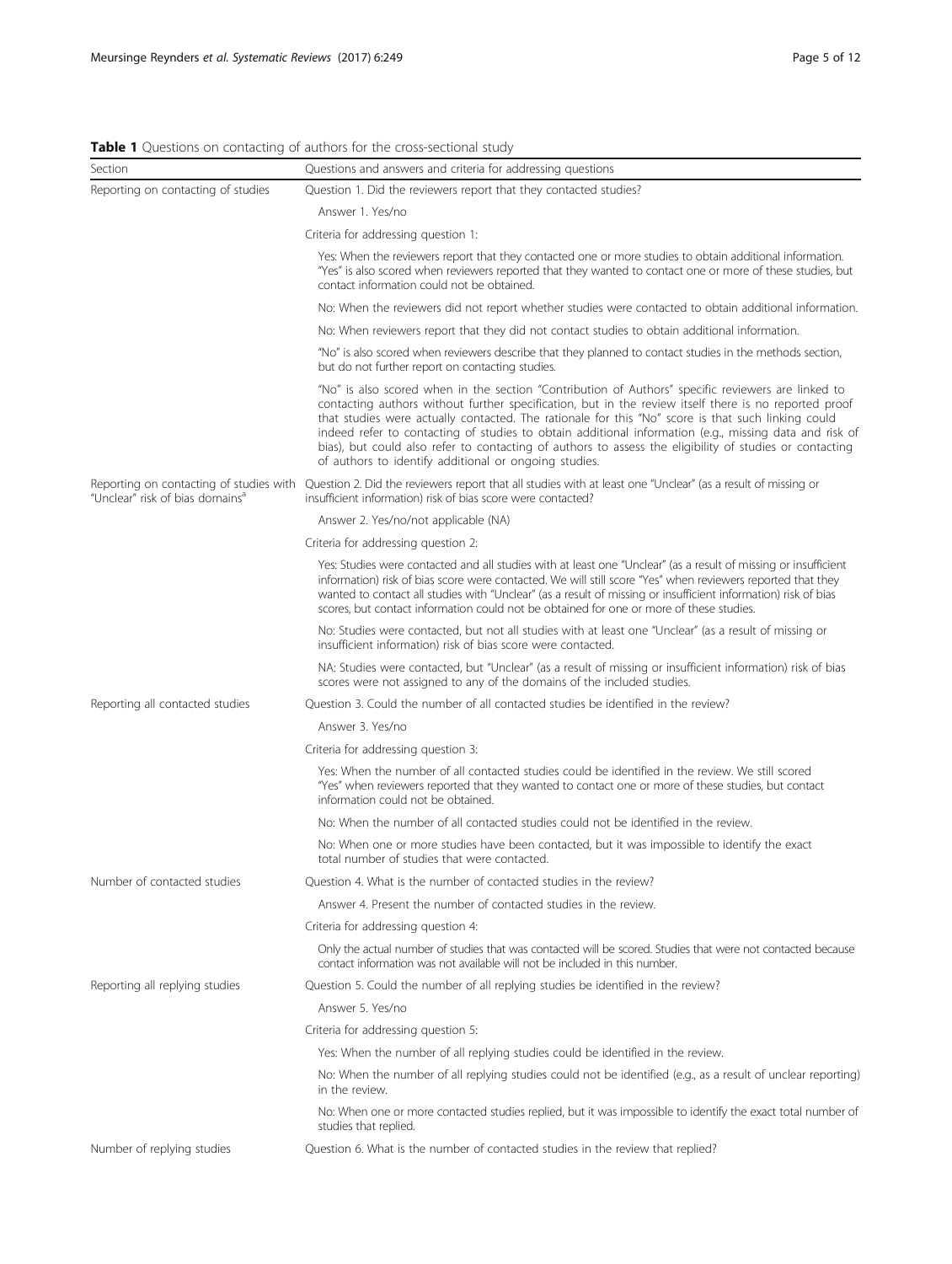|  |  |  |  |  |  |  |  |  | Table 1 Questions on contacting of authors for the cross-sectional study (Continued) |  |  |
|--|--|--|--|--|--|--|--|--|--------------------------------------------------------------------------------------|--|--|
|--|--|--|--|--|--|--|--|--|--------------------------------------------------------------------------------------|--|--|

| Section                                                                  | Questions and answers and criteria for addressing questions                                                                                                                |  |  |  |
|--------------------------------------------------------------------------|----------------------------------------------------------------------------------------------------------------------------------------------------------------------------|--|--|--|
|                                                                          | Answer 6. Present the number of studies that replied.                                                                                                                      |  |  |  |
|                                                                          | Criteria for addressing question 6:                                                                                                                                        |  |  |  |
|                                                                          | The actual number of studies that replied will be scored.                                                                                                                  |  |  |  |
| Reporting on obtained additional<br>information data                     | Question 7. Did the reviewers report what information data was (were) obtained from each of the replying<br>studies?                                                       |  |  |  |
|                                                                          | Answer 7. Yes/no                                                                                                                                                           |  |  |  |
|                                                                          | Criteria for addressing question 7:                                                                                                                                        |  |  |  |
|                                                                          | Yes: The reviewers reported what information data was (were) obtained from each of the replying<br>studies.                                                                |  |  |  |
|                                                                          | Yes: The reviewers reported that the replying studies explained that they could not provide the requested<br>data.                                                         |  |  |  |
|                                                                          | No: The reviewers did not report what information data was (were) obtained from each of the replying<br>studies.                                                           |  |  |  |
|                                                                          | No: The reviewers reported that information data was (were) obtained from the replying studies, but this<br>was partially reported or it was unclear what these data were. |  |  |  |
| Reporting on the consequences of<br>obtained additional information data | Question 8. Were the consequences (e.g., modified statistics and risk of bias or GRADE scores) of each of<br>the obtained information data reported?                       |  |  |  |
|                                                                          | Answer 8. Yes/no                                                                                                                                                           |  |  |  |
|                                                                          | Criteria for addressing question 8:                                                                                                                                        |  |  |  |
|                                                                          | Yes: The review reported the consequences of each of the obtained information data.                                                                                        |  |  |  |
|                                                                          | No: The review did not report the consequences of any of the obtained information data.                                                                                    |  |  |  |
|                                                                          | No: The review reported the consequences of some obtained information data, but not for each of the<br>obtained information data.                                          |  |  |  |

<sup>a</sup>Higgins et al. [[47\]](#page-11-0) divide the definition of "Unclear" risk of bias in three subgroups: Studies are assessed as at unclear risk of bias (1) when too few details are available to make a judgement of "high" or "low" risk; (2) when the risk of bias is genuinely unknown despite sufficient information about the conduct; or (3) when an entry is not relevant to a study (for example because the study did not address any of the outcomes in the group of outcomes to which the entry applies). In this cross-sectional study, we only refer to contacting of authors for the first subgroup of the definition of "Unclear" risk of bias by Higgins et al. [\[47](#page-11-0)].

"replying studies". We will consider each "contacted study" or each "replying study" as a single entity, even when several of its authors were contacted or replied once or several times.

## Information sources and search strategy

The Cochrane Database of Systematic Reviews (CDSR) will be hand-searched for eligible systematic reviews published in this database for the year 2016 [[43](#page-11-0)].

## Study records

## Data management

To apply our study selection procedures consistently and to reduce inter-examiner disagreements, we consulted the guidelines of the Cochrane Handbook for Systematic Reviews of Interventions and the PRISMA-P 2015 statement [\[8](#page-10-0), [35](#page-11-0), [36](#page-11-0)].

#### Selection of studies

Selection of studies is based on the following:

• Prior to the formal study selection, we conducted pilot tests to fine-tune these procedures and to calibrate reviewers (Fig. [1\)](#page-3-0)(Additional file [1](#page-9-0)).

- Two reviewers (RMR and LL) will conduct the formal searches for eligible reviews published in 2016 in The Cochrane Database of Systematic Reviews (CDSR) [[43](#page-11-0)]. We will search under the heading "Reviews" and will only consider intervention reviews.
- We will also check the "History" section and the section "References to other published versions of this review" of each potentially eligible intervention reviews to exclude potentially "mislabeled" reviews.
- Disagreements on eligibility of studies between authors will be resolved through discussions. A methodologist (NDG) will be consulted to resolve persisting disagreements.
- All study selection steps will be presented in a PRISMA flow diagram [\[44\]](#page-11-0). References of all included studies will be listed in a table. References to excluded studies will be listed separately in a table with the rationale for their exclusion.

## Data extraction and management

We will download all eligible reviews as PDFs and will divide them according to the month of publication. Our data extraction and management procedures consist of various steps which are explained under here.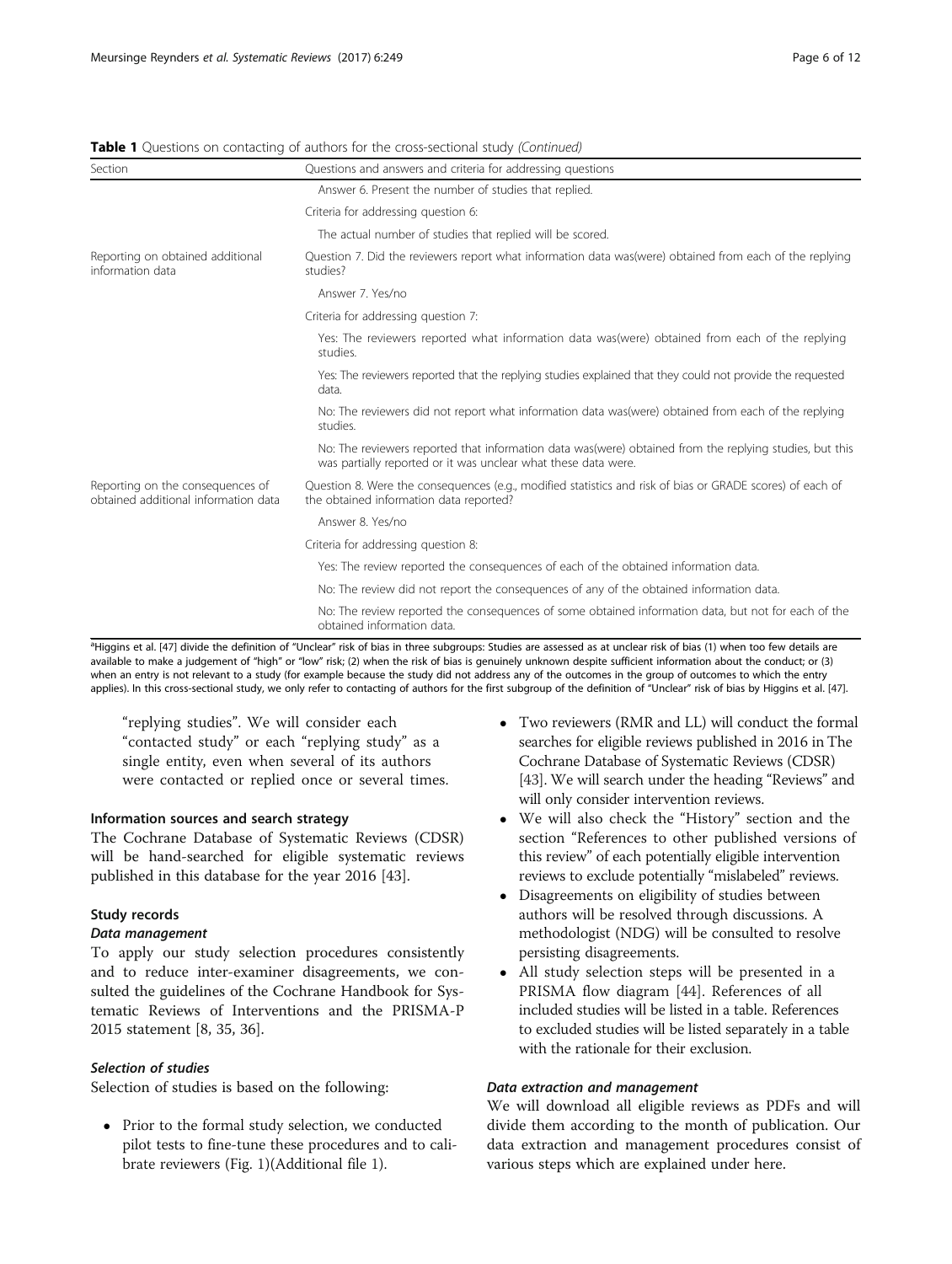Defining "contacting studies":

- "Contacting studies" refers to studies that are contacted to obtain additional information on an eligible article (e.g., unreported or missing data, individual patient data, clarification of research methods, and risk of bias issues).
- The authors that are contacted in the eligible studies of the reviews can be any author of these studies.

Defining search terms:

- To identify pertinent subject headings and keywords, we applied the following protocol: (1) All new intervention reviews published in the July 2015 Cochrane Library that explicitly described the methods and outcomes of contacting authors were selected by two review authors (RMR and LL). These reviews were then hand-searched to detect and fine-tune pertinent subject headings associated with procedures for contacting studies; (2) synonyms, acronyms, related terms, abbreviations, and variant spellings of these search terms were also identified. Thesauri of databases were consulted for this purpose.
- These searches identified a variety of search terms and their respective grammatical derivatives which are presented in Additional file [2](#page-9-0).

Developing data extraction strategies:

- We adopted the Adobe Acrobat protocol for searching and marking multiple words in a PDF [\[45\]](#page-11-0).
- We used this protocol to assist with our hand searching of the pertinent data items in the eligible systematic reviews. We conducted three different tests to validate these data extraction strategies (Additional file [1](#page-9-0)).
- We will merge all PDFs of the eligible reviews into 12 single binder PDFs. Each binder PDF will contain all eligible reviews for a specific month of the year 2016 [\[46\]](#page-11-0). This method was chosen, because it will reduce the risk of introducing error, because multiple search terms do not have to be re-typed in the Adobe Acrobat search box for each eligible study. Merging the PDFs of the entire year of 2016 into one single PDF was avoided, because such a document will become difficult to handle.

Developing data collection forms and defining data items:

 The new Cochrane intervention reviews published in July and August 2015 were used to (1) define a broad-spectrum of data items, (2) develop and finetune data collection forms, and (3) pilot-test interoperator differences in the data extraction procedures (Additional file [1\)](#page-9-0).

- The pilot tested data collection forms are presented in Additional file [3](#page-9-0) and will be transferred to an Excel form for the actual data extraction.
- The criteria for completing these forms were defined in detail in order to reduce the need of revisiting selected papers and to improve reproducibility and inter-operator accuracy [[36](#page-11-0), [47\]](#page-11-0).
- Our questions on contacting of authors for the cross-sectional study are presented in Table [1,](#page-4-0) and Fig. 2 presents the flow diagram of these questions.

Extracting data from reports:

- Because our pilot testing showed the reliability of the Adobe Acrobat protocol for the identification of the pertinent multiple search terms, we will implement this search tool for all our data extraction procedures during our manual searches [\[45\]](#page-11-0).
- This protocol will not be applied to just the text of the eligible systematic reviews, but will cover the

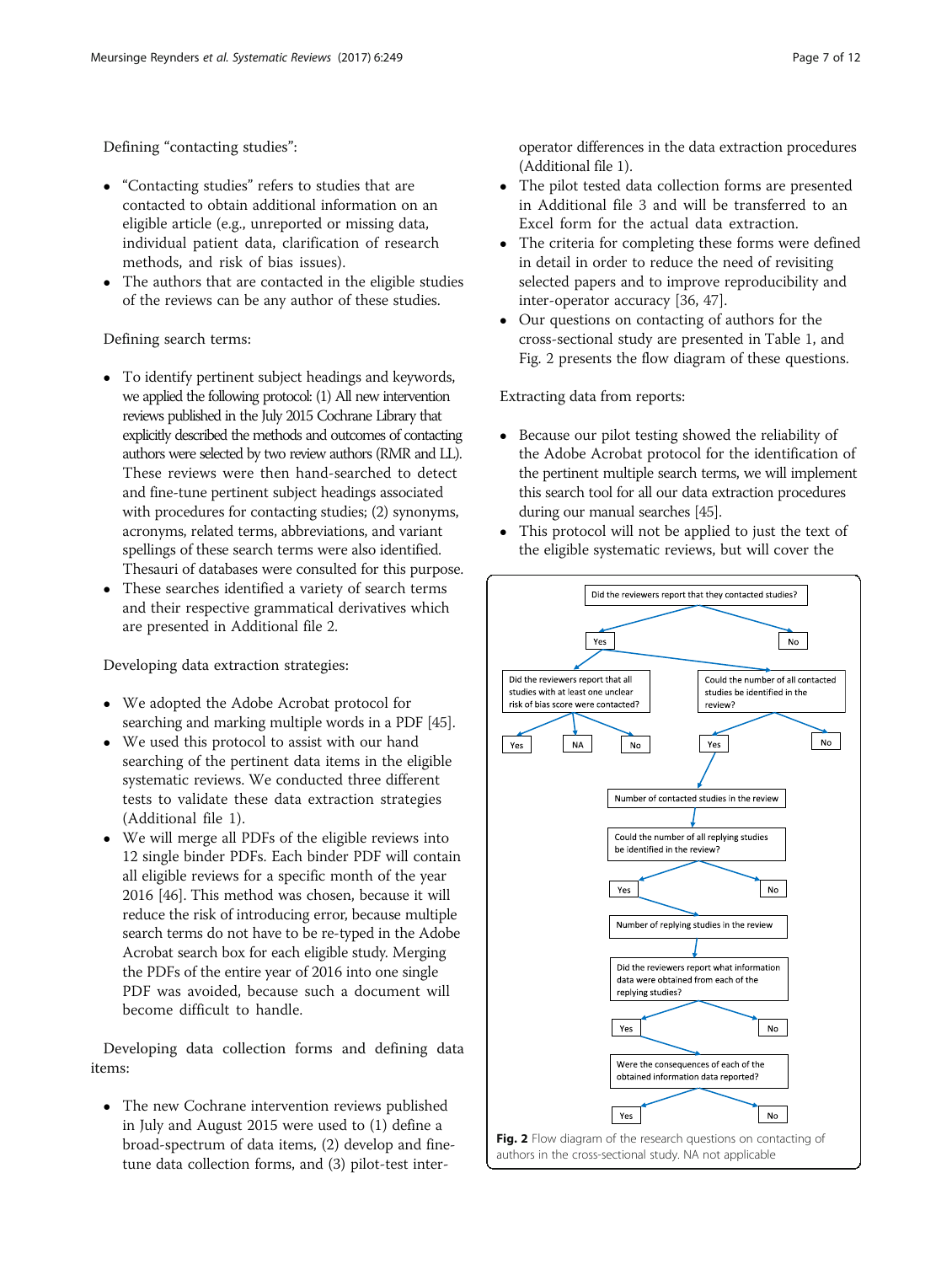# <span id="page-7-0"></span>Table 2 Questions on contacting of authors for the survey

| Section                                                     | Questions and answers and criteria for addressing questions                                                                                                                                                                                                              |  |  |  |  |
|-------------------------------------------------------------|--------------------------------------------------------------------------------------------------------------------------------------------------------------------------------------------------------------------------------------------------------------------------|--|--|--|--|
| Title of the systematic review                              | Question 1. Could you please insert the title of your review?                                                                                                                                                                                                            |  |  |  |  |
|                                                             | (Please copy and paste your review title from our email)                                                                                                                                                                                                                 |  |  |  |  |
|                                                             | Answer 1. Insert title:                                                                                                                                                                                                                                                  |  |  |  |  |
|                                                             |                                                                                                                                                                                                                                                                          |  |  |  |  |
| additional information                                      | Contacting of the eligible included studies for Question 2. Did you contact any of the study authors of the eligible studies in your review to obtain<br>additional information (e.g., issues on risk of bias and unclear or missing data) on these included<br>studies? |  |  |  |  |
|                                                             | Please assess carefully the possible answers to this question:                                                                                                                                                                                                           |  |  |  |  |
|                                                             | Yes: If you contacted (through mail, telephone etc.) one or more authors of the eligible studies in<br>your review to obtain additional information on these included studies (e.g., issues on risk of bias,<br>unclear, or missing data).                               |  |  |  |  |
|                                                             | No: When authors were not contacted or when authors were contacted for other reasons e.g., to<br>verify potential eligibility of studies or to obtain information on unknown completed or ongoing<br>studies.                                                            |  |  |  |  |
|                                                             | Answer 2. Yes or no                                                                                                                                                                                                                                                      |  |  |  |  |
| Valid contact data                                          | Question 3. Had all contacted studies valid contact data?                                                                                                                                                                                                                |  |  |  |  |
|                                                             | Please assess carefully the possible answers to this question:                                                                                                                                                                                                           |  |  |  |  |
|                                                             | Valid contact data refers to having one or more of the following functioning contact data, i.e., email<br>addresses, telephone numbers, fax numbers, and postal addresses.                                                                                               |  |  |  |  |
|                                                             | Answer 3. Yes or no                                                                                                                                                                                                                                                      |  |  |  |  |
| Effect on risk of bias scores                               | Question 4. Were one or more risk of bias scores in your review modified as a result of the information<br>obtained from contacted studies?                                                                                                                              |  |  |  |  |
|                                                             | Please assess carefully the possible answers to this question:                                                                                                                                                                                                           |  |  |  |  |
|                                                             | Yes: One or more risk of bias scores in your review were modified as a result of the information<br>obtained from the contacted studies.                                                                                                                                 |  |  |  |  |
|                                                             | No: None of the risk of bias scores in your review were modified as a result of the information<br>obtained from the contacted studies.                                                                                                                                  |  |  |  |  |
|                                                             | Not applicable: Risk of bias was not assessed in your review or this question could not be addressed<br>for other reasons.                                                                                                                                               |  |  |  |  |
|                                                             | Answer 4. Yes, no, not applicable                                                                                                                                                                                                                                        |  |  |  |  |
| Effect on the GRADE score                                   | Question 5. Were GRADE scores for one or more outcomes modified as a result of the information<br>obtained from the contacted studies?                                                                                                                                   |  |  |  |  |
|                                                             | Please assess carefully the possible answers to this question:                                                                                                                                                                                                           |  |  |  |  |
|                                                             | Yes: GRADE scores for one or more outcomes were modified as a result of the information<br>obtained from the contacted studies.                                                                                                                                          |  |  |  |  |
|                                                             | No: GRADE scores for one or more outcomes were not modified as a result of the information<br>obtained from the contacted studies.                                                                                                                                       |  |  |  |  |
|                                                             | Not applicable: GRADE scores were not assessed in your review or this question could not be<br>addressed for other reasons.                                                                                                                                              |  |  |  |  |
|                                                             | Answer 5. Yes, no, not applicable                                                                                                                                                                                                                                        |  |  |  |  |
| Effect on the summary primary or secondary<br>outcomes      | Question 6. Were any of the summary primary or secondary outcomes of the review modified as a<br>result of the information obtained from the contacted studies?                                                                                                          |  |  |  |  |
|                                                             | Please assess carefully the possible answers to this question:                                                                                                                                                                                                           |  |  |  |  |
|                                                             | Yes: One or more summary primary or secondary outcomes of the review were modified as a<br>result of the information obtained from the contacted studies.                                                                                                                |  |  |  |  |
|                                                             | No: None of the summary primary or secondary outcomes of the review were modified as a result<br>of the information obtained from the contacted studies.                                                                                                                 |  |  |  |  |
|                                                             | Answer 6. Yes or no                                                                                                                                                                                                                                                      |  |  |  |  |
| Effect on the summary effect size of the<br>primary outcome | Question 7. How was the summary effect size of the primary outcome modified as a result of the<br>information obtained from the contacted studies?                                                                                                                       |  |  |  |  |
|                                                             | Please assess carefully the possible answers to this question:                                                                                                                                                                                                           |  |  |  |  |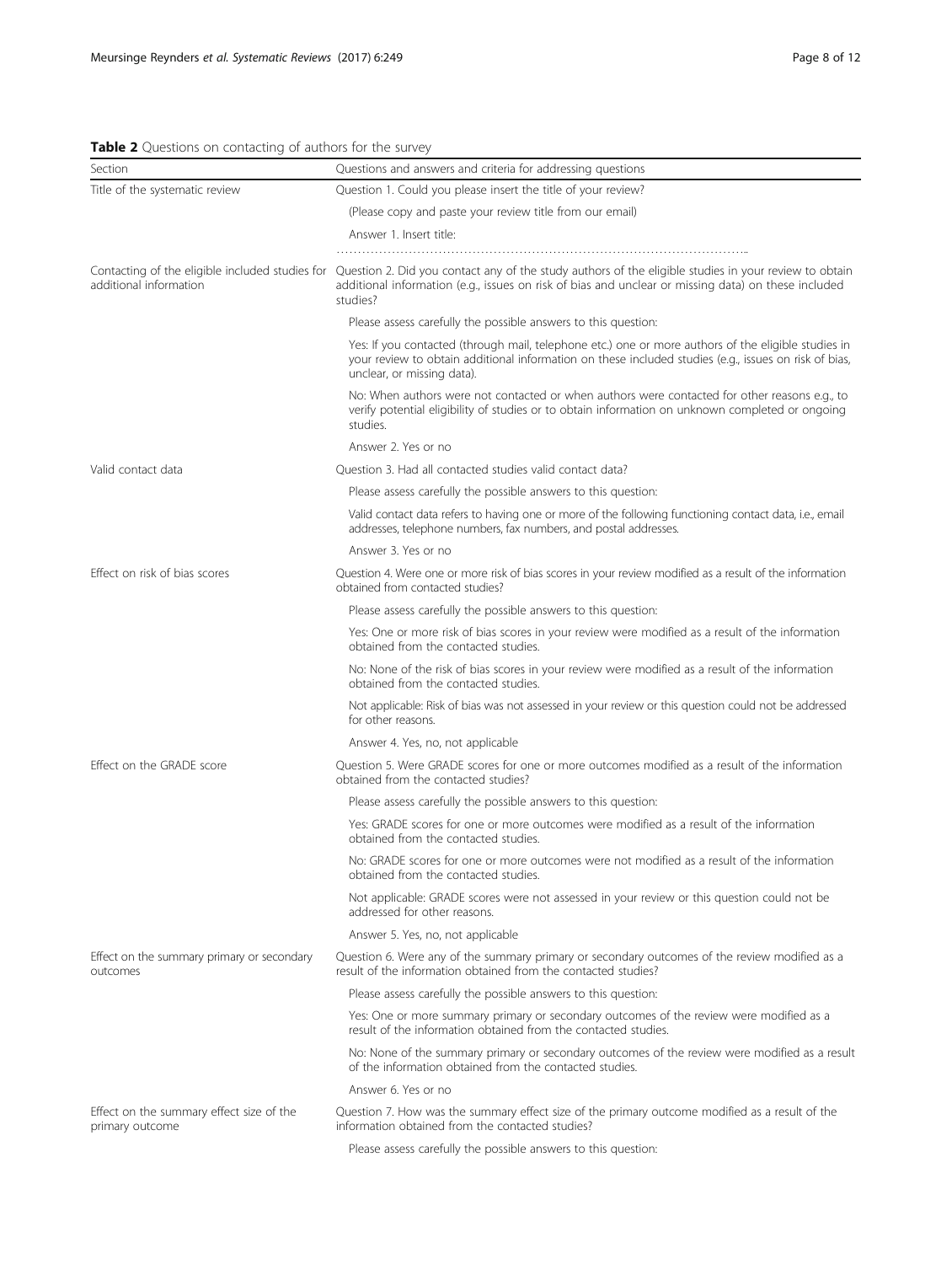#### Table 2 Questions on contacting of authors for the survey (Continued)

| Section           | Questions and answers and criteria for addressing questions                                                                                                                |
|-------------------|----------------------------------------------------------------------------------------------------------------------------------------------------------------------------|
|                   | Increased: The summary effect size of the primary outcome increased as a result of the information<br>obtained from the contacted studies.                                 |
|                   | Decreased: The summary effect size of the primary outcome decreased as a result of the information<br>obtained from the contacted studies.                                 |
|                   | Unchanged: The summary effect size of the primary outcome did not change as a result of the<br>information obtained from the contacted studies.                            |
|                   | Not applicable: The summary effect size of the primary outcome was not measured in your review<br>or this question could not be addressed for other reasons.               |
|                   | Answer 7. Increased, decreased, unchanged, not applicable                                                                                                                  |
| Optional question | Question 8. Could you please describe some issues that you want to share with us regarding contacting<br>of study authors of the eligible studies included in your review? |
|                   | Answer 8. I have the following issues to share:                                                                                                                            |
|                   | I have no further issues to share.                                                                                                                                         |
|                   |                                                                                                                                                                            |

entire Cochrane review including all figures, tables, and references.

- All research data will be extracted independently by two reviewers (RMR and LL). Disagreements on extracted data between these operators will be resolved through discussion. A third operator (NDG) will be consulted in the case of persisting disagreements.
- To facilitate these discussions, both reviewers will highlight all pertinent items on contacting studies in "yellow" in the binder PDFs.
- When during the data extraction procedures additional relevant data items are identified, we will include these items in the data collection forms and explain the rationale for collecting them and will report this information in the section "Differences between protocol and review".

## Methods for the survey

Our cross-sectional pilot study of 2 months of new Cochrane intervention reviews (July and August 2015) showed that various items could not be extracted from these reviews, because they were underreported. We therefore decided to include a survey to extract these underreported items. We will use the same reviews that are eligible for the cross-sectional study, i.e., new Cochrane intervention reviews published in 2016 also for our survey. For developing our survey questions, we consulted the guidelines outlined by Fowler [\[48\]](#page-11-0) and the Checklist for Reporting Results of Internet E Surveys (CHERRIES) [[49, 50\]](#page-11-0). The survey was pilot-tested on the same 2 months of new Cochrane intervention reviews as those used for the cross-sectional study.

Our survey questions on contacting authors by systematic reviewers are presented in Table [2.](#page-7-0) We will use Google Forms as the platform for our survey [[51\]](#page-11-0). We created an introductory email for the survey and a

landing page with an abridged protocol to provide the surveyees with additional information on our survey (Additional file [4](#page-10-0)). We consulted our published protocols for contacting authors of primary research studies to fine-tune our contacting procedures [\[52](#page-11-0)–[55\]](#page-11-0).

Our procedures for conducting our survey are presented as a step-by-step process:

- Step 1. The titles, names of the authors, and the contact addresses of the eligible reviews will be extracted and copied and pasted into an Excel data sheet.
- Step 2. Our survey will be sent with an introductory email to the contact address of each eligible review. We will only send the survey to the contact address of the eligible reviews and not to any of the coauthors. When more than one email address was provided for the same contact author, we will send the survey to both addresses. In the initial email, authors will answer our survey through a link presented in this email. In all reminder emails, we give authors the option to either answer the survey through a link or simply by completing the survey presented at the end of the introductory email.
- Step 3. In the first week of our survey, we will send our initial email and our first reminder email (in the case that no response will be received to our initial email). We will send this first reminder email after a minimum of three business days [[30](#page-11-0)].
- Step 4. When still no response will be received, we will continue to send reminder emails during the following 2 weeks (two reminders per week). In each reminder email, we will indicate the current response rate to our survey. After a maximum of five reminder emails, we will stop the survey. In our fifth reminder email, we will indicate that it is the last email for our survey.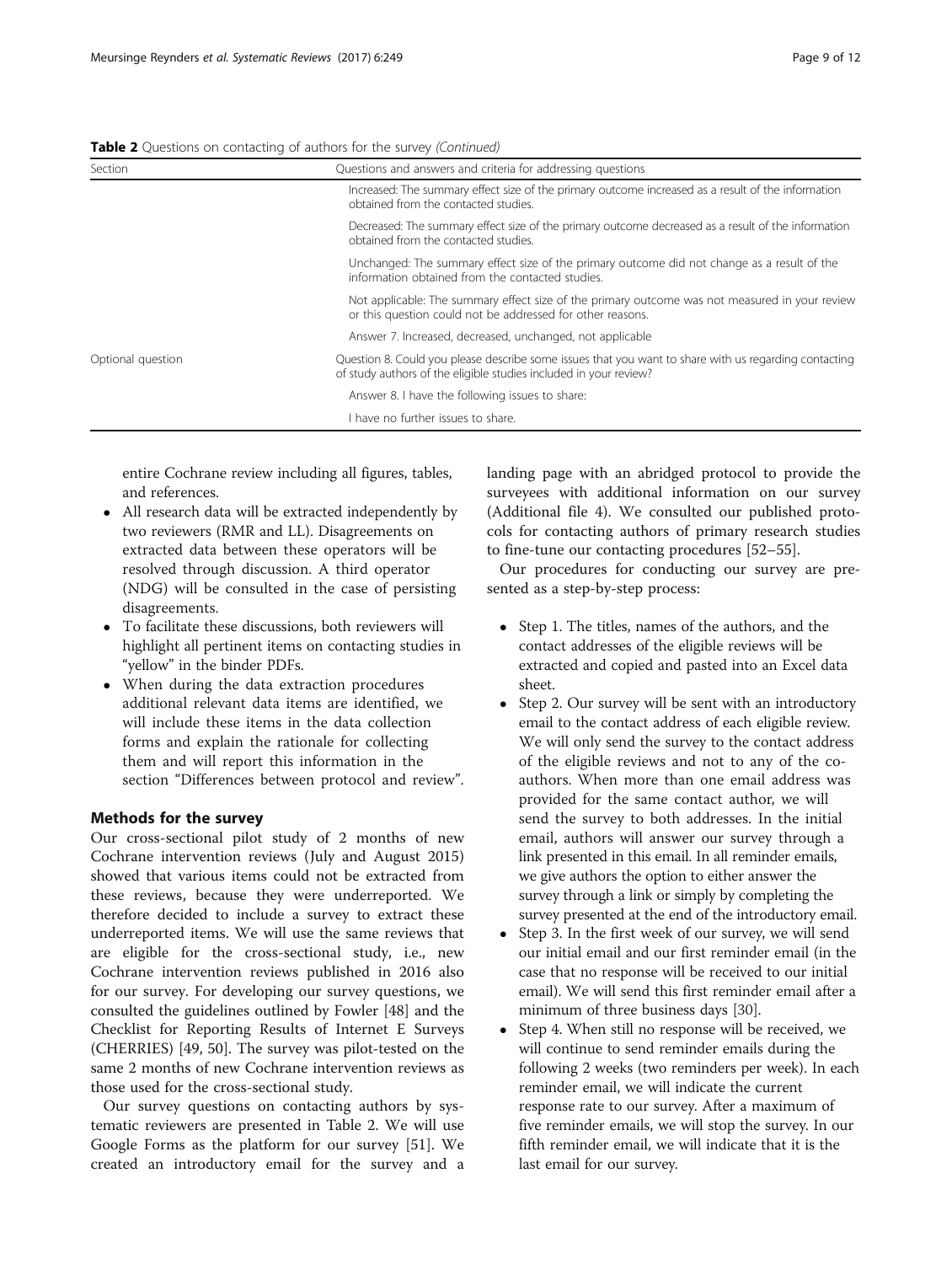<span id="page-9-0"></span> When automated responses like "out of office," "vacation leave," maternity leave, and study leave will be received, we will apply our protocol at the author's return.

### Primary outcome and power calculation

Our primary outcome for this research study will be the prevalence of reviews that reported that eligible primary studies were contacted to obtain additional information. For this statistic, the following calculation is made: the number of reviews that reported that they contacted studies to obtain additional information/the total number of eligible reviews. To calculate the required sample size, we conducted a power calculation using software developed by EpiTools epidemiological calculators [[56\]](#page-11-0). We first conducted a pilot test on all eligible Cochrane systematic reviews published in July and August 2015 to identify the estimated prevalence for the primary outcome. This pilot study showed that 40 of 52 (76.92%) eligible reviews were contacted to obtain additional information. EpiTools calculated a sample size of 273 for the estimated prevalence of 0.7692 with a 0.95 confidence level (desired precision of estimate 0.05) [[56](#page-11-0)].

Since 2 months (July and August 2015) of new Cochrane intervention reviews provided 52 eligible reviews, this would account for 26 reviews per months. We decided to include a complete year (2016) of new Cochrane intervention reviews, i.e., 312 reviews  $(12 \times$ 26). When 12 months of new Cochrane intervention reviews will not provide the required sample size of 273 reviews, we will include subsequent months of eligible reviews, i.e., from January 2017 onwards until the desired sample size will be reached.

#### Outcome measures and statistical analysis

The planned outcomes for the cross-sectional study and the survey will be presented in summary of findings tables (Additional file [5](#page-10-0)). We will also compare outcomes measured in the cross-sectional study with those in the survey (Additional file [5](#page-10-0)). Outcomes that will be introduced or eliminated post hoc will be reported in the completed study together with the rationale for including or excluding them. Stata software (Stata Corporation, College Station, Texas, USA) version 15 will be used for the statistical analysis [\[57\]](#page-11-0). Prevalence data will be reported with their 0.95 confidence levels.

## Differences between the protocol and the completed study

Differences between the protocol and the completed study will be presented, and the rationale for these modifications will also be reported. The consequences of these modifications on the magnitude, direction, and the validity of outcomes will also be given [[58\]](#page-11-0).

#### **Discussion**

Systematic reviewers address focused questions by appraising and synthesizing all relevant research evidence. The quality of these reviews strongly depends on the quality of the reporting of the eligible primary studies. Contacting authors of these studies to obtain additional information could be an important research procedure for dealing with suboptimal reporting. This study will explore issues such as (1) how reviewers report on contacting of authors of eligible studies in the review and the outcomes of these procedures, (2) the validity of contact data in contacted studies, (3) how contacted investigators reply, (4) how reviewers report on the obtained additional data, (5) what the consequences of these contacting procedures are for outcomes and quality scores in the review, (6) the differences between outcomes reported in the review with those recorded in the survey, and (7) the prevalence of primary studies with at least one domain scored as "Unclear" risk of bias.

Positive findings are important, because little has been published on these research questions and such outcomes could address some knowledge gaps and could quantify the importance of contacting of authors. However, negative outcomes are expected, because our pilots test showed (1) that procedures of contacting authors and the consequences are underreported in systematic reviews of interventions and (2) that contacted authors of primary studies reply poorly to reviewers. These negative findings could show the need for developing guidelines for reporting and conducting of contacting procedures of primary research studies and their outcomes in systematic reviews. These findings could direct research on this topic and could also show the need to keep contact data of investigators up to date in a central register. Better methods of conducting and reporting of communication between systematic reviewers and authors of primary research studies could lead to a better understanding of what was done in the eligible studies and could ultimate improve the quality and the trustworthiness of the review and its reproducibility. Patients, clinicians, researchers, guideline developers, research sponsors, and the general public will all be beneficiaries.

### Additional files

[Additional file 1:](dx.doi.org/10.1186/s13643-017-0643-z) Pilot tests. (DOCX 42 kb) [Additional file 2:](dx.doi.org/10.1186/s13643-017-0643-z) Search terms and their derivatives. (DOCX 37 kb) [Additional file 3:](dx.doi.org/10.1186/s13643-017-0643-z) Data collection forms for the cross-sectional study. (DOCX 43 kb)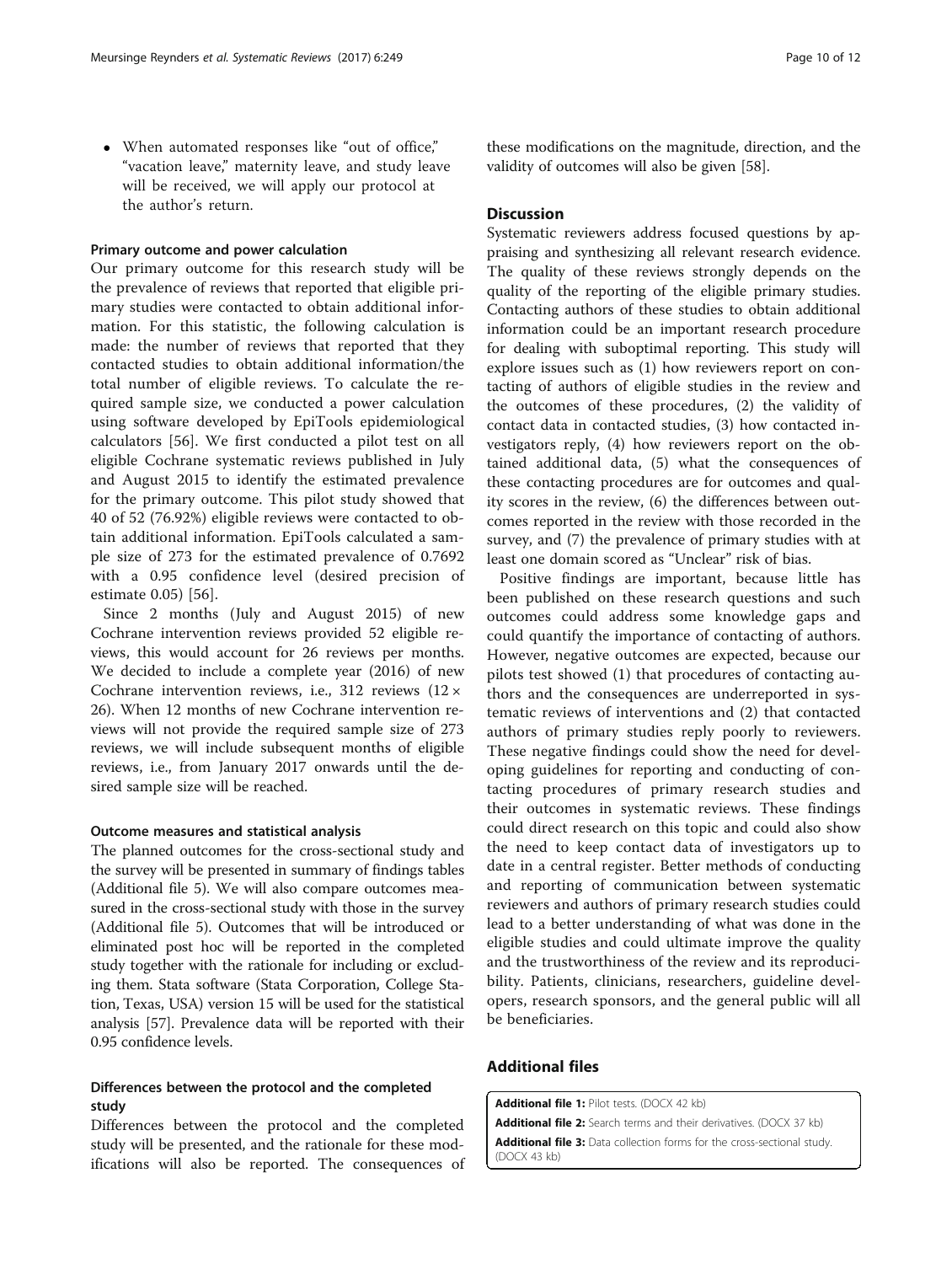<span id="page-10-0"></span>[Additional file 4:](dx.doi.org/10.1186/s13643-017-0643-z) Introductory initial email and abridged protocol for the survey. (DOCX 46 kb)

[Additional file 5:](dx.doi.org/10.1186/s13643-017-0643-z) Summary of findings tables. (DOCX 42 kb)

#### Abbreviations

EQUATOR Network: Enhancing the Quality and Transparency Of health Research Network; MECIR: Methodological Expectations of Cochrane Intervention Reviews

#### Acknowledgements

The authors wish to extend special thanks to Rossella Bassi for her assistance with the administration of the pilot studies for both the cross-sectional study and the survey.

#### Funding

All expenses for preparing this protocol were paid evenly by each author.

#### Availability of data and materials

Not applicable

#### Authors' contributions

RMR and NDG conceived and designed the study protocol for both the cross-sectional study and the survey. RMR is the guarantor. RMR and LL conducted the pilot testing of the study selection procedures and data extraction forms of the cross-sectional study. RMR, NDG, and LL fine-tuned the research protocol after the pilot testing of both the cross-sectional study and the survey. All authors read and approved the final protocol.

#### Ethics approval and consent to participate

Not applicable

#### Consent for publication

Not applicable

#### Competing interests

The authors declare that they have no competing interests.

#### Publisher's Note

Springer Nature remains neutral with regard to jurisdictional claims in published maps and institutional affiliations.

#### Author details

<sup>1</sup>Department of Oral and Maxillofacial Surgery, Academic Medical Center, University of Amsterdam, Meibergdreef 9, 1105 AZ Amsterdam, The Netherlands. <sup>2</sup>Private practice of orthodontics, Via Matteo Bandello 15, 20123 Milan, Italy. <sup>3</sup>EBMVet, Via Sigismondo Trecchi 20, 26100 Cremona, CR, Italy.

#### Received: 2 August 2017 Accepted: 23 November 2017 Published online: 08 December 2017

#### References

- 1. Chan AW, Hróbjartsson A, Haahr MT, Gøtzsche PC, Altman DG. Empirical evidence for selective reporting of outcomes in randomized trials: comparison of protocols to published articles. JAMA. 2004;291(20):2457–65.
- 2. Dwan K, Gamble C, Williamson PR, Kirkham JJ; Reporting Bias Group. Systematic review of the empirical evidence of study publication bias and outcome reporting bias—an updated review. PLoS One. 2013;8(7):e66844.
- 3. Dwan K, Altman DG, Clarke M, Gamble C, Higgins JP, Sterne JA, Williamson PR, Kirkham JJ. Evidence for the selective reporting of analyses and discrepancies in clinical trials: a systematic review of cohort studies of clinical trials. PLoS Med. 2014;11(6):e1001666.
- 4. Bleakley CM, McDonough SM, MacAuley DC. Some conservative strategies are effective when added to controlled mobilization with external support after acute ankle sprain: a systematic review. Aust J Physiother. 2008;54(1):7–20.
- 5. Gordon M, Findley R. Educational interventions to improve handover in health care: a systematic review. Med Educ. 2011;45(11):1081–9.
- Kirkham JJ, Dwan KM, Altman DG, Gamble C, Dodd S, Smyth R, Williamson PR. The impact of outcome reporting bias in randomised controlled trials on a cohort of systematic reviews. BMJ. 2010;340:c365.
- 7. Meuffels DE, Reijman M, Scholten RJ, Verhaar JA. Computer assisted surgery for knee ligament reconstruction. Cochrane Database Syst Rev. 2011;6: CD007601.
- 8. Higgins JPT, Deeks JJ. Chapter 7: selecting studies and collecting data. In: JPT H, Green S, editors. Cochrane handbook for systematic reviews of interventions version 5.1.0 (updated march 2011): The Cochrane Collaboration; 2011. [online] Available from: http://handbook-5-1.cochrane. org/. (accessed July 28<sup>th</sup> 2017).
- 9. Higgins JPT, Lasserson T, Chandler J, Tovey D, Churchill R. Methodological Expectations of Cochrane Intervention Reviews (MECIR). Standards for the conduct and reporting of new Cochrane Intervention Reviews, reporting of protocols and the planning, conduct and reporting of updates. Cochrane: London, 2016. [online] Available from: [http://methods.cochrane.org/sites/default/](http://methods.cochrane.org/sites/default/files/public/uploads/mecir_printed_booklet_final.pdf) [files/public/uploads/mecir\\_printed\\_booklet\\_final.pdf](http://methods.cochrane.org/sites/default/files/public/uploads/mecir_printed_booklet_final.pdf) (accessed July 28<sup>th</sup> 2017).
- 10. Schünemann H, Brozek J, Gyatt G, Oxman A, editors. GRADE handbook. Handbook for grading the quality of evidence and the strength of recommendations using the GRADE approach. [updated October 2013]. [online] Available from: [http://gdt.guidelinedevelopment.org/app/](http://gdt.guidelinedevelopment.org/app/handbook/handbook.html) [handbook/handbook.html](http://gdt.guidelinedevelopment.org/app/handbook/handbook.html) (accessed July 28<sup>th</sup> 2017).
- 11. Ioannidis JP. Adverse events in randomized trials: neglected, restricted, distorted, and silenced. Arch Intern Med. 2009;169:1737–9.
- 12. Sigh S, Loke YK. Drug safety assessment in clinical trials: methodological challenges and opportunities. Trials. 2012;13:138.
- 13. Zorzela L, Golder S, Liu Y, Pilkington K, Hartling L, Joffe A, Loke Y, Vohra S. Quality of reporting in systematic reviews of adverse events: systematic review. BMJ. 2014;348:f7668.
- 14. Equator (Enhancing the Quality and Transparency Of health Research) Network, 2017. [online] Available from:<http://www.equator-network.org> (accessed July 28<sup>th</sup> 2017).
- 15. Turner L, Shamseer L, Altman DG, Schulz KF, Moher D. Does use of the CONSORT statement impact the completeness of reporting of randomised controlled trials published in medical journals? A Cochrane review. Syst Rev. 2012;1:60. [https://doi.org/10.1186/2046-4053-1-60](http://dx.doi.org/10.1186/2046-4053-1-60).
- 16. Turner L, Shamseer L, Altman DG, Weeks L, Peters J, Kober T, Dias S, Schulz KF, Plint AC, Moher D. Consolidated standards of reporting trials (CONSORT) and the completeness of reporting of randomised controlled trials (RCTs) published in medical journals. Cochrane Database Syst Rev. 2012;11: MR000030. [https://doi.org/10.1002/14651858.MR000030.pub2.](http://dx.doi.org/10.1002/14651858.MR000030.pub2)
- 17. Berstock J, Beswick A. Importance of contacting authors for data on adverse events when compiling systematic reviews. BMJ. 2014;348:g1394. [https://](http://dx.doi.org/10.1136/bmj.g1394) [doi.org/10.1136/bmj.g1394](http://dx.doi.org/10.1136/bmj.g1394).
- 18. Blackwood B, Burns KE, Cardwell CR, O'Halloran P. Protocolized versus nonprotocolized weaning for reducing the duration of mechanical ventilation in critically ill adult patients. Cochrane Database Syst Rev. 2014;11:CD006904.
- 19. Van Dessel N, den Boeft M, van der Wouden JC, Kleinstäuber M, Leone SS, Terluin B, Numans ME, van der Horst HE, van Marwijk H. Nonpharmacological interventions for somatoform disorders and medically unexplained physical symptoms (MUPS) in adults. Cochrane Database Syst Rev. 2014;11:CD011142. [https://doi.org/10.1002/14651858.CD011142.pub2](http://dx.doi.org/10.1002/14651858.CD011142.pub2).
- 20. Anderson DE, Kew KM, Boyter AC. Long-acting muscarinic antagonists (LAMA) added to inhaled corticosteroids (ICS) versus the same dose of ICS alone for adults with asthma. Cochrane Database Syst Rev. 2015;8: CD011397. [https://doi.org/10.1002/14651858.CD011397.pub2.](http://dx.doi.org/10.1002/14651858.CD011397.pub2)
- 21. Bromley R, Weston J, Adab N, Greenhalgh J, Sanniti A, McKay AJ, Tudur Smith C, Marson AG. Treatment for epilepsy in pregnancy: neurodevelopmental outcomes in the child. Cochrane Database Syst Rev. 2014;10:CD010236. [https://doi.org/10.1002/14651858.CD010236.pub2.](http://dx.doi.org/10.1002/14651858.CD010236.pub2)
- 22. Aabenhus R, Jensen JU, Jørgensen KJ, Hróbjartsson A, Bjerrum L. Biomarkers as point-of-care tests to guide prescription of antibiotics in patients with acute respiratory infections in primary care. Cochrane Database Syst Rev. 2014;11:CD010130.
- 23. Meursinge Reynders R, Ladu L, Ronchi L, Di Girolamo N, de Lange J, Roberts N, Plüddemann A. Insertion torque recordings for the diagnosis of contact between orthodontic mini-implants and dental roots: a systematic review. Syst Rev. 2016;5(1):50.
- 24. Meursinge Reynders R, Ronchi L, Ladu L, Di Girolamo N, De Lange J, Roberts N, Mickan S. Barriers and facilitators to the implementation of orthodontic miniimplants in clinical practice: a systematic review. Syst Rev. 2016;5(1):163.
- 25. Hirst C, Owusu-Ofori S. Prophylactic antibiotics for preventing pneumococcal infection in children with sickle cell disease. Cochrane Database Syst Rev. 2014;11:CD003427.